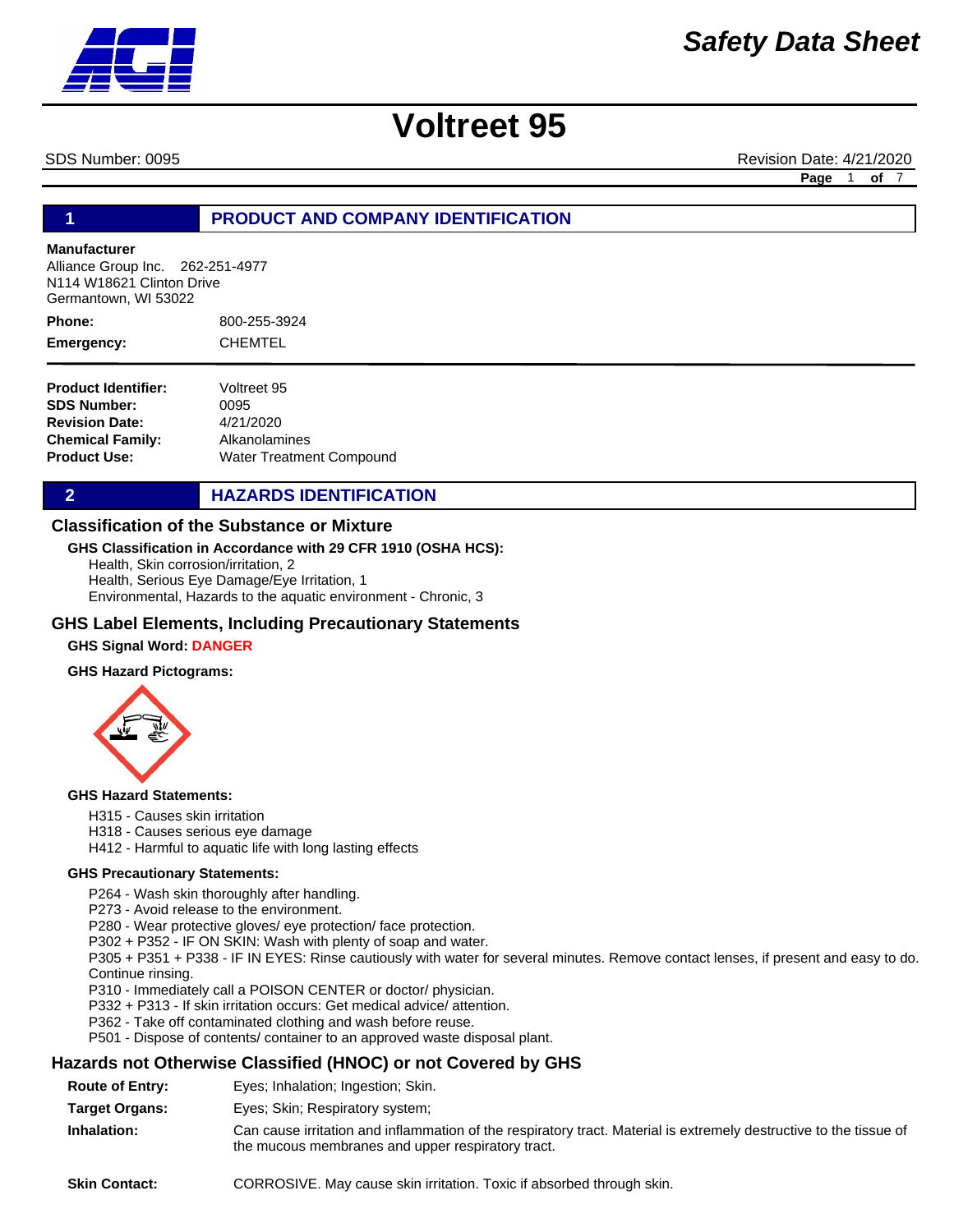

SDS Number: 0095 Revision Date: 4/21/2020 Page 2 of

**Eye Contact:** May cause irritation. May cause permanent eye damage. **Ingestion:** Aspiration hazard: Harmful if swallowed.

**HMIS III:** Health = 2(Chronic), Fire = 1, Physical Hazard = 0



### **3 COMPOSITION/INFORMATION OF INGREDIENTS**

\*Substance/Mixture: Mixture

| Chemical Ingredients: |      |                               |  |
|-----------------------|------|-------------------------------|--|
| CAS#                  |      | % Chemical Name:              |  |
| 124-68-5              | <15% | -1-Propanol, 2-amino-2-methyl |  |

## **4 FIRST AID MEASURES**

**Inhalation:** If symptoms develop, move victim to fresh air. Give oxygen or artificial respiration if needed. Consult a physician **Skin Contact:** Promptly flush skin with water until all chemical is removed for at least 15 minutes. Remove contaminated clothing and wash before reuse. Get medical attention if irritation persists. **Eye Contact:** Immediately flush eyes with large amounts of water for at least 30 minutes, lifting eyelids occasionally to facilitate irrigation. Get prompt medical consultation, preferably from an opthalmologist. **Ingestion:** Seek medical attention immediately. Drink 1 cup of water. Do not induce vomiting. Never give anything by mouth to an unconscious victim.

Notes to physician: Chemical eye burns may require extended irrigation. Obtain prompt consultation, preferably from an opthalmologist. If burn is present, treat as any thermal burn, after decontamination. Treatment of exposure should be directed at the conrol of symptoms and the clinical condition of the patient. No specific anecdote.

**5 FIRE FIGHTING MEASURES**

| <b>Flammability:</b>       | No data available       |
|----------------------------|-------------------------|
| <b>Flash Point Method:</b> | No data available.      |
| <b>Burning Rate:</b>       | No test data available. |
| <b>Autoignition Temp:</b>  | No test data available. |
| LEL:                       | No data available.      |
| UEL:                       | No data available.      |

Fire Fighting Methods

Evacuate area of unprotected personal. Wear protective clothing including NIOSH Approved self- contained breathing apparatus. Remain upwind of fire to avoid hazardous vapors and decomposition products. Use water spray to cool fire exposed containers and disperse vapors.

### **Unusual Fire or Explosion Hazards:**

Vapors are heavier than air and can settle in low or confined areas. Vapors concentrated in a confined or poorly ventilated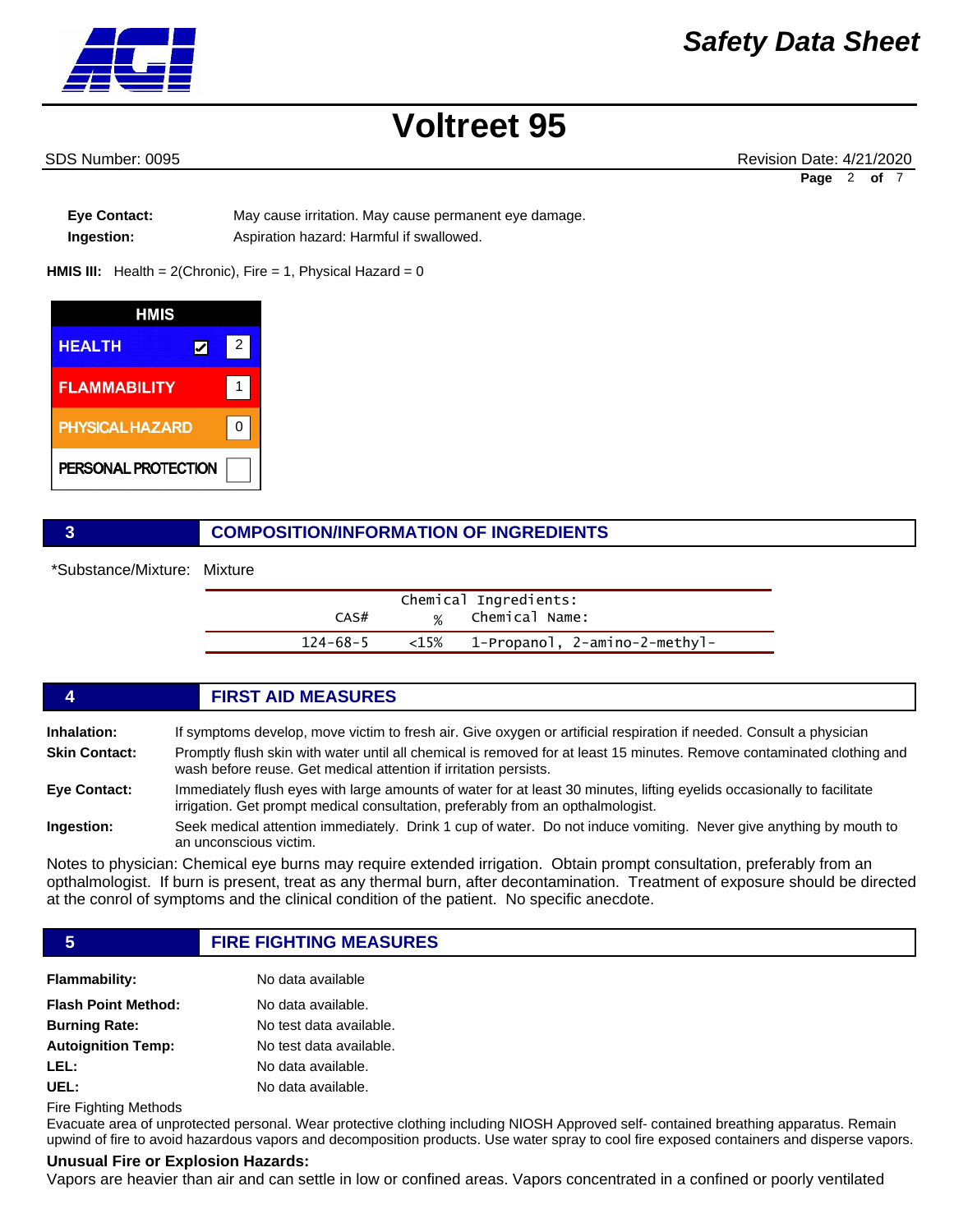### *Safety Data Sheet*



# **Voltreet 95**

SDS Number: 0095 Revision Date: 4/21/2020 **Page** 3 **of** 7

area can be ignited upon contact with a high energy spark, flame, or high intensity source of heat. This material may produce a floating fire hazard in extreme fire conditions.

### *Extinguishing Media*

**Suitable:** Water fog or fine spray. Alcohol resistant foams are preferred. Carbon dioxide. Dry chemical. Use extingushing measures that are appropriate to local circumstances and the surrounding environment.

**Unsuitable fire extinguisher:** None known.

**6 ACCIDENTAL RELEASE MEASURES**

### **Personal Precautions**

Evacuate area. Use personal protective equipment. Only trained and properly protected personnel must be involved in cleanup operations.

### **Environmental Precautions**

Prevent further leakage or spillage if safe to do so. Do not let products enter drains or sewer. Discharge into the environment must be avoided.

### **Spill**

Contain spilled material if possible. Soak up with inert (non-combustible) absorbent material and dispose of as hazardous waste. Keep in suitable, closed containers for disposal.

| 7                                        | <b>HANDLING AND STORAGE</b>                                                                                                                                                                                                                                                                                                                                                                                                                                                                                                                                                                                                                                                                                                                                                                                 |
|------------------------------------------|-------------------------------------------------------------------------------------------------------------------------------------------------------------------------------------------------------------------------------------------------------------------------------------------------------------------------------------------------------------------------------------------------------------------------------------------------------------------------------------------------------------------------------------------------------------------------------------------------------------------------------------------------------------------------------------------------------------------------------------------------------------------------------------------------------------|
| <b>Handling Precautions:</b>             | Avoid contact with eyes, skin, or clothing. Do not swallow. Avoid breathing vapors or mist. Wash<br>thoroughly after handling. Do not puncture or drop containers. Do not expose containers to open flame,<br>excessive heat, or direct sunlight. Smoking, eating and drinking is prohibited in work area.                                                                                                                                                                                                                                                                                                                                                                                                                                                                                                  |
| <b>Storage Requirements:</b>             | Store in cool/dry area. Keep away from heat, sparks, and flames. Keep container tightly closed. Do not<br>store in unlabeled or mislabeled containers. Do not store near food, foodstuffs, drugs or potable water<br>supplies. Store in original containers. Do not store in: aluminum, brass, copper, zinc or galvanized<br>containers.                                                                                                                                                                                                                                                                                                                                                                                                                                                                    |
| 8                                        | <b>EXPOSURE CONTROLS/PERSONAL PROTECTION</b>                                                                                                                                                                                                                                                                                                                                                                                                                                                                                                                                                                                                                                                                                                                                                                |
| <b>Engineering Controls:</b>             | Provide local exhaust ventilation. Maintain adequate ventilation.                                                                                                                                                                                                                                                                                                                                                                                                                                                                                                                                                                                                                                                                                                                                           |
| <b>Personal Protective</b><br>Equipment: | <b>Hygiene Measures</b><br>Handle in accordance with good industrial hygiene and safety practice. Wash hands before breaks and<br>at the end of workday.<br>Respiratory<br>For most conditions, no personal respiratory equipment should be needed. Respiratory protection should<br>be worn where there is a potential to exceed the exposure limit requirements or guidelines.<br>Eyes and Face<br>Wear chemical safety goggles while handling this product. Wear additional eye protection such as a face<br>shield when the possibility exists for eye contact with splashing or spraying liquid or airborne material.<br><b>Skin</b><br>Prevent contact with this product. Wear gloves and protective clothing depending on conditions of use.<br>Protective gloves: gauntlet-type, neoprene, nitrile. |
| <b>Component</b>                         | <b>OSHA PEL</b><br><b>ACGIH TWA/TLV</b>                                                                                                                                                                                                                                                                                                                                                                                                                                                                                                                                                                                                                                                                                                                                                                     |

**\*\* Contains no substances with occupational exposure limit values**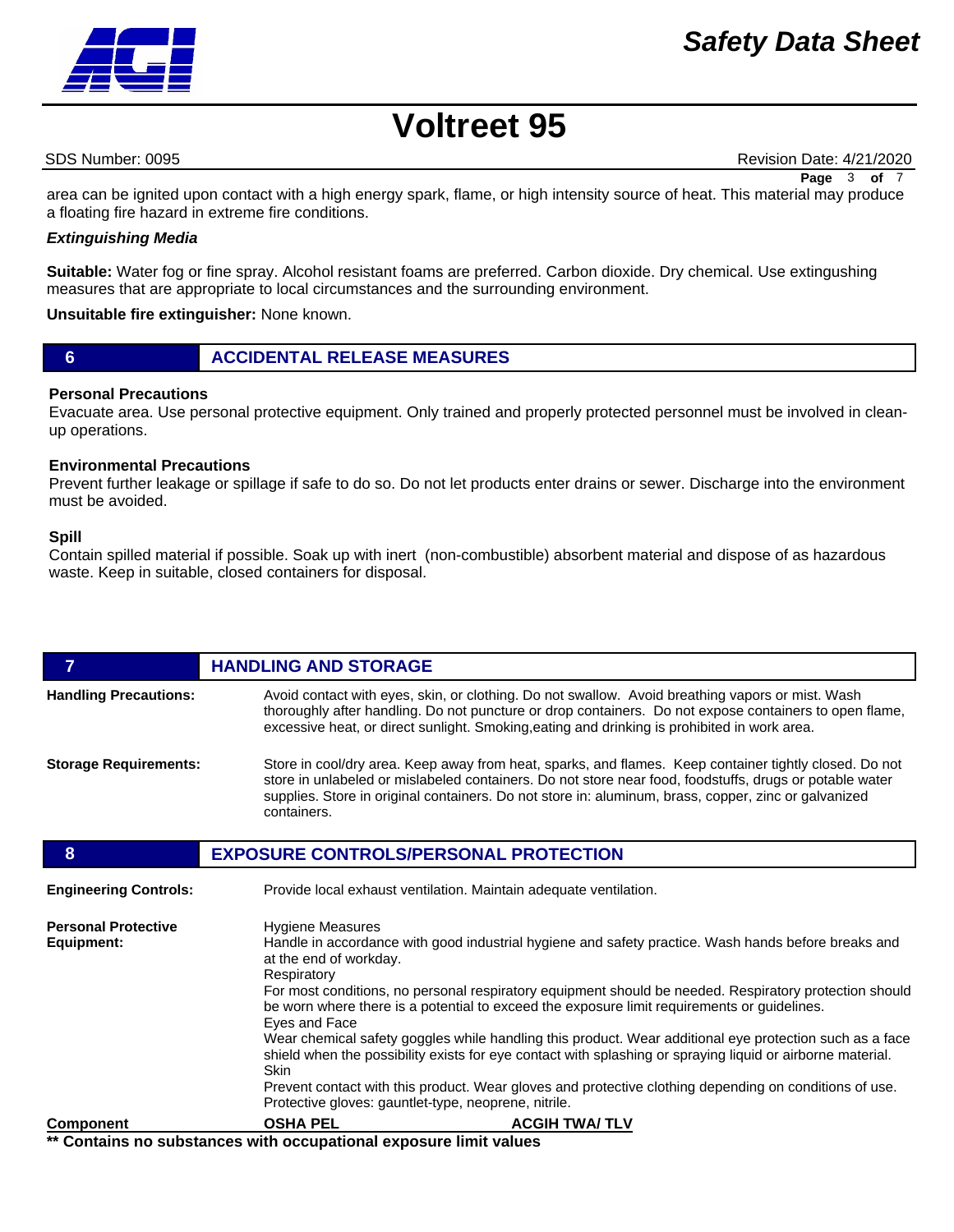SDS Number: 0095 Revision Date: 4/21/2020

**Page** 4 **of** 7

### **9 PHYSICAL AND CHEMICAL PROPERTIES**

**Appearance:** Clear, Water white No data available. 0.942 @ 25°C No data available. No data available. No data available No data available. No data available No data available 11 No data available. No data available. No data available. **Odor Threshold: Particle Size: Spec Grav./Density: Viscosity: Saturated Vapor Concentration: Boiling Point: Flammability: Partition Coefficient: Vapor Pressure: pH: Evap. Rate: Molecular weight: Decomp Temp: Physical State:** Ciquid Contact Contact Contact Contact Amine-like

Lower Explosion Limits: 1.8- 6.7 Upper Explosion Limits: 10.8-11.7

| 10                                                                  | <b>STABILITY AND REACTIVITY</b>                                                                                                           |
|---------------------------------------------------------------------|-------------------------------------------------------------------------------------------------------------------------------------------|
| <b>Reactivity:</b>                                                  | No dangerous reaction known under conditions of normal use.                                                                               |
| <b>Chemical Stability:</b>                                          | Product is stable under normal conditions of use.                                                                                         |
| <b>Conditions to Avoid:</b>                                         | Avoid exposure to elevated temperatures. Product absorbs carbon dioxide from the air.                                                     |
| <b>Materials to Avoid:</b>                                          | Strong Oxidizing Agents. Strong acids. Product slowly corrodes copper, aluminum, brass, zinc, and<br>galvanized surfaces.                 |
| <b>Hazardous Decomposition:</b><br><b>Hazardous Polymerization:</b> | Decomposition products depend on temperature, air supply, and the presence of other materials.<br>Will not occur under normal conditions. |

**11 TOXICOLOGICAL INFORMATION**

### **Toxicity Data:**

**Eye Effects:** Vapors may cause eye irritation, excess redness, swelling, discomfort, tearing, pain. May cause serious eye damage/eye irritation if left untreated. Chemical burns may occur.

**Skin Effects:** May cause skin irritation. Brief contact may cause severe skin irritation with pain and local redness. Prolonged contact may cause severe skin burns.Symptoms may include pain, redness, swelling and tissue damage. » 2-amino-2-methyl-1-propanol Dermal LD50 - Rabbit >2000 mg/kg

**Inhalation Effects:** At room temperature, exposure to vapor is minimal due to low volatility. Vapor from heated material may cause irritation

» 2-amino-2-methyl-1-propanol Inhalation LC50 - has not been determined

**Ingestion Effects:** May be harmful if swallowed. Small amounts swallowed incidentally as a result of normal handling operations are not likely to cause injury; however, swallowing larger amounts may cause injury; burns of the mouth, throat and GI tract.

» 2-amino-2-methyl-1-propanol - Oral LD50 - Rat = 2900 mg/kg





No data available. **Molecular Formula:** No data available. **Solubility: Softening Point: Percent Volatile: Heat Value: Freezing/Melting Pt.: Flash Point: Octanol: Vapor Density: VOC:**

> **Bulk Density: Auto-Ignition Temp:**

**UFL/LFL:**

Complete. No data available. No data available. No data available. No data available

No data available. No data available. No data available No data available. No data available. No data available. No data available.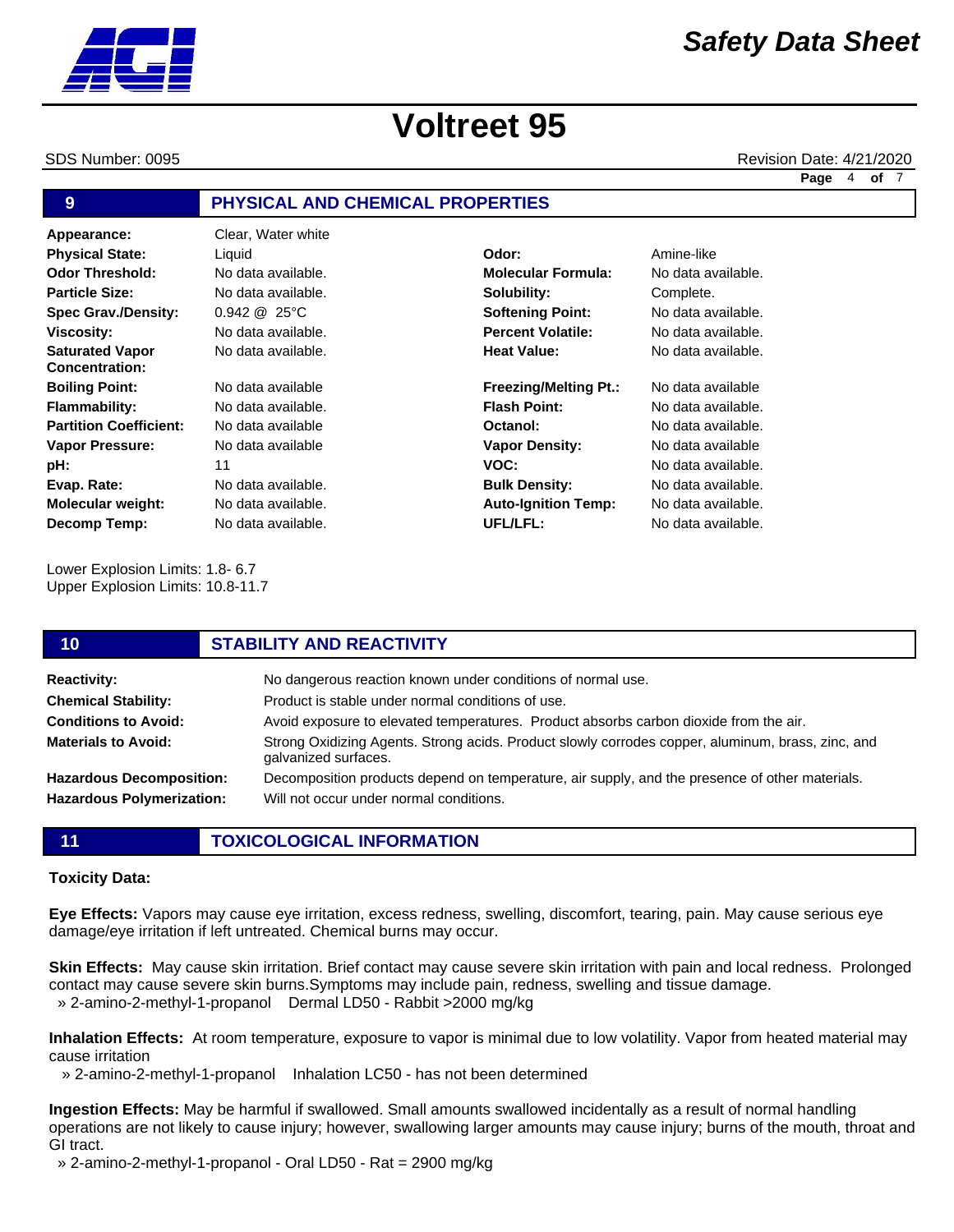SDS Number: 0095 Revision Date: 4/21/2020 **Page** 5 **of** 7

**Respiratory or Skin Sensitization**

Does not cause skin sensitization. No relative information found for respiratory sensitization

| <b>Chronic Effects:</b>   | No data available. |
|---------------------------|--------------------|
| Teratogenicity:           | No data available. |
| <b>Fertility Effects:</b> | No data available. |

### **Carcinogenicity:**

IARC: No component of this product present at levels greater than or equal to 0.1% is identified as probable, possible or confirmed human carcinogen by IARC.

ACGIH: No component of this product present at levels greater than or equal to 0.1% is identified as a carcinogen or potential carcinogen by ACGIH.

NTP: No component of this product present at levels greater than or equal to 0.1% is identified as a known or anticipated carcinogen by NTP.

OSHA: No component of this product present at levels greater than or equal to 0.1% is identified as a carcinogen or potential carcinogen by OSHA.

### **Ecotoxicity**

Toxicity to fish:

Material is practically non-toxic to aquatic organisms on an acute basis. May increase pH of aquatic systems to pH > 10 which may be toxice to aquatic organisms

LC50- Lepomis macrochirus (Bluegill sunfish) - 190 mg/L- 96 hr

Toxicity to aquatic invertebrates: LC50- (Crangon shrimp) - 179 mg/L- 96 hr

Toxicity to daphnia and other aquatic invertebrates Daphnia magna (Water flea) - 193 mg/l - 48 hr

### **Persistence and degradability**:

Biodegradability: Readily biodegradable. Biodegradation: 89.3% - Exposure time 28 d

Chemical Oxygen Demand: 2.410 mg/mg

### **Bioaccumulative potential**:

Bioaccumulation - Species = Fish \*Bioconcentration factor (BCF): <1

### **Other adverse Effects:**

### Results of PBT and vPvB assessment PBT/vPvB assessment

This substance is readily biodegadable and thus is not considered persistent or very persistent. This substance is not classified as mutagenic, carcinogenic, or reproductive toxicant to mammalian species, and the values are much higher than the threshold for toxicity to aquatic species; thus not considered toxic.

**13 DISPOSAL CONSIDERATIONS**

Dispose of in accordance with local, state, and federal regulations. Since emptied containers retain product residue, follow label warnings even after container is emptied. DO NOT pressurize, cut, weld, solder, drill, grind, or expose empty containers to heat, flame, sparks or

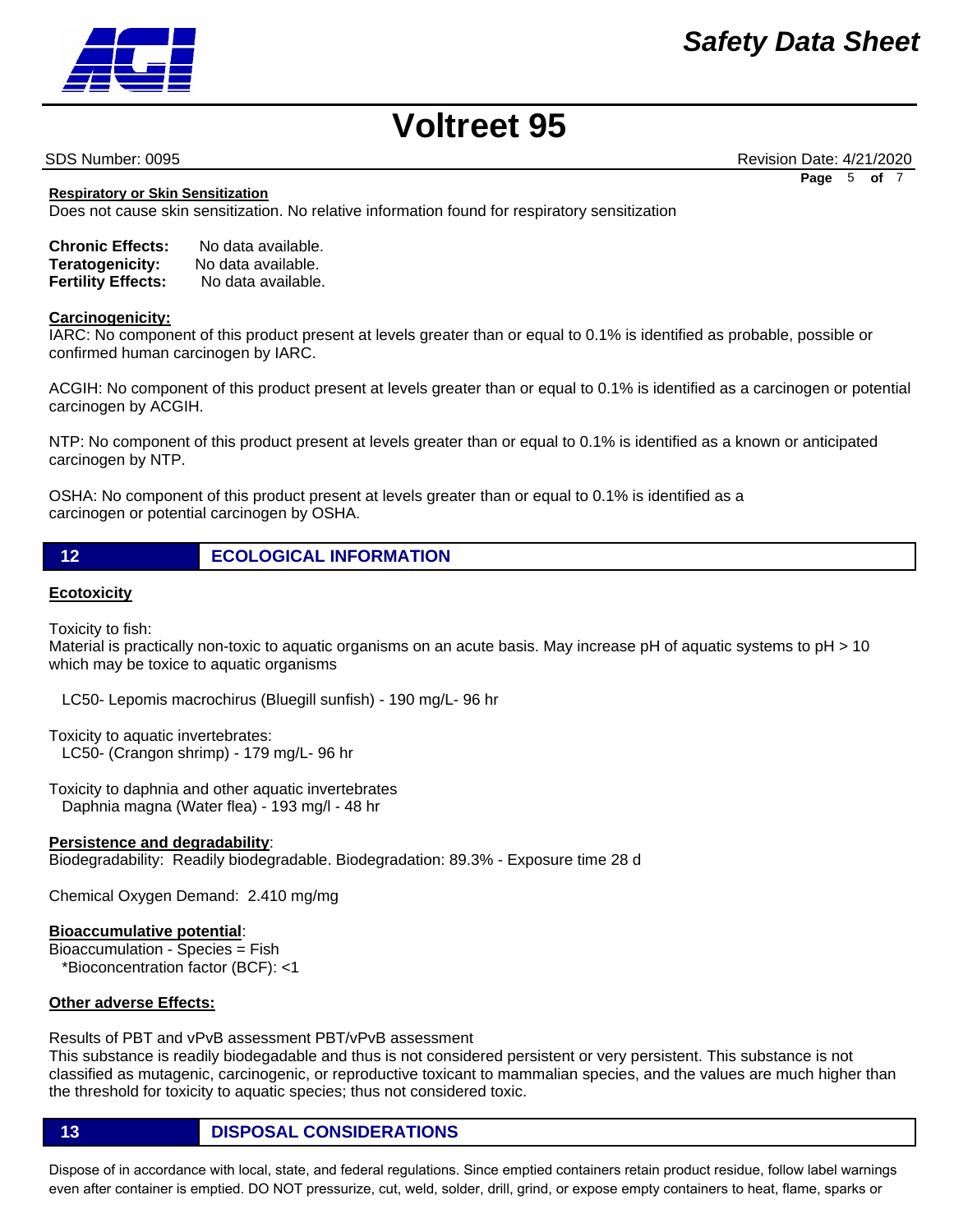other sources of ignition.

Hazardous Waste Number: None.

### **14 TRANSPORT INFORMATION**

Not regulated as hazardous product.

### **15 REGULATORY INFORMATION**

This product does not contain chemicals known to the State of California to cause cancer, birth defects, or other reproductive harm.

### **FEDERAL REGULATIONS**

TSCA Inventory Status: All components of this product are listed "Active" on the Toxic Substances Control Act (TSCA) 8 (b) Inventory.

CERCLA / SARA Emergency Reporting A spill or release of this material may trigger the emergency release reporting requirements under CERCLA (40 CFR Part 300) and/or SARA Title III (40 CFR Part 355). State or local reporting requirements may differ from federal requirements.

### **» No components require reporting**

Clean Water Act (CWA): The following chemicals are listed under Section 311 as hazardous substances requiring the submission of a National Pollutant Discharge Elimination System (NPDES) permit application to EPA. » **No components listed**

RCRA: The requirements of the federal hazardous waste regulations do not appy uness the waste fails to pass any of EPA's four tests for determining hazardous wastes.

### **» No components listed**

### **STATE REGULATIONS**

**California- Proposition 65**: This product does not contain any chemicals known to the State of California to cause cancer and/or reproductive harm

**Massachusetts- RTK Substances:** The following components are listed: 2-amino-2-methyl-1-propanol (CAS# 124-68-5)

**New Jersey - RTK Substances:** The following components are listed: 2-amino-2-methyl-1-propanol (CAS# 124-68-5)

**Pennsylvania - RTK Substances:** The following components are listed: 2-amino-2-methyl-1-propanol (CAS# 124-68-5)

### **16 OTHER INFORMATION**

**Prepared By: P May** 

**Reason For Revision: Updated GHS & Regulatory Information** 

### **Disclaimer:**

**This information is given in good faith and based on our current knowledge of the product. However, it is the responsibiity of the user to comply with all Federal, State, and Local laws and regulations.** 

**Please be informed that Alliance Group Inc (AGI) and its manufacturing partners manufacture AGI products to pass all internal specifications. AGI does not guarantee results. Customers or resellers are expected and must use AGI products in a safe and** 



SDS Number: 0095 Revision Date: 4/21/2020 **Page** 6 **of** 7